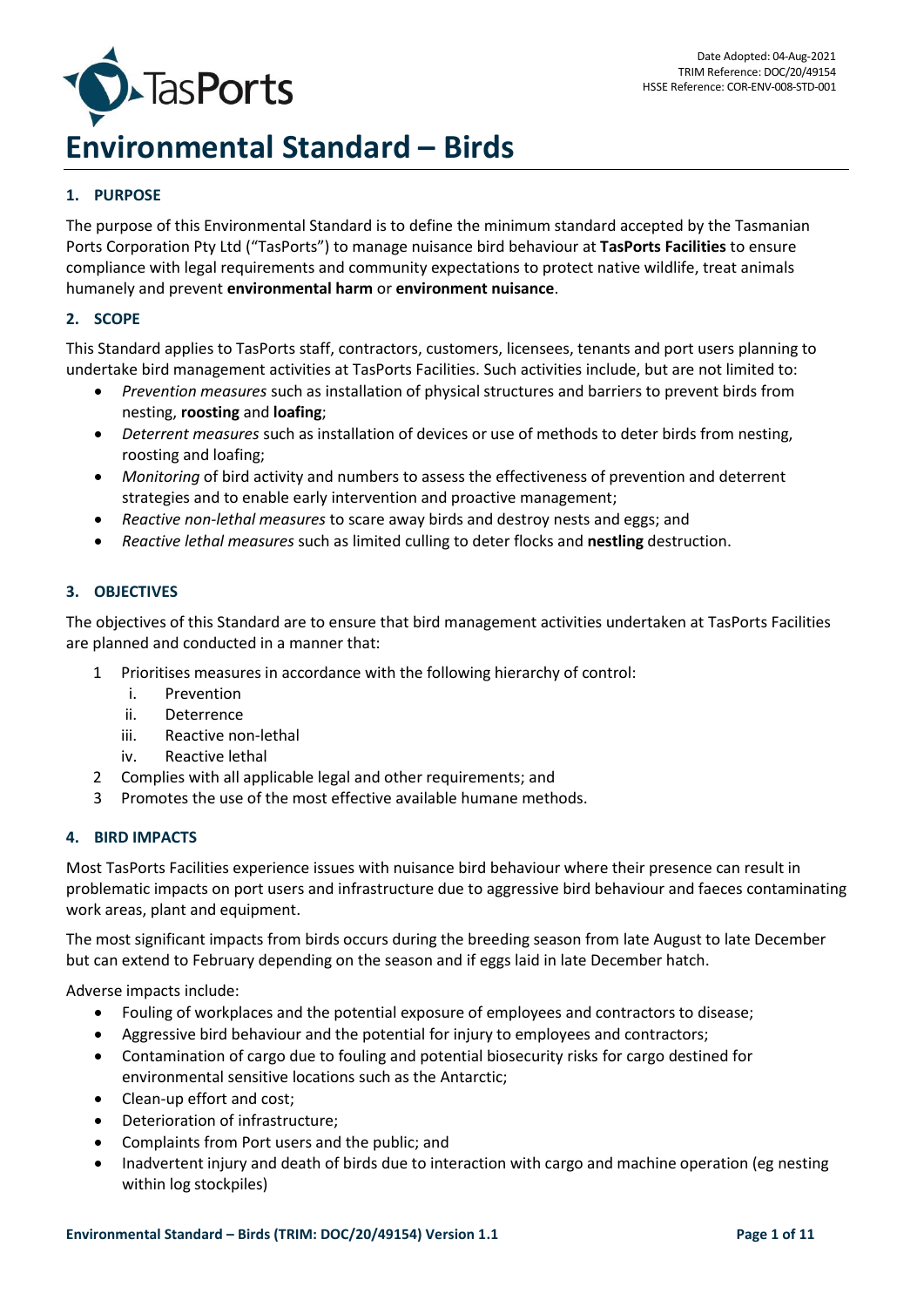Birds are attracted to, and will nest, in areas that are quiet and provide easy access and a view of the surrounding area. Areas within ports that attract nesting birds include:

- areas where there is little movement of plant or people;
- roofs, ledges and gutters of buildings;
- disused plant and equipment;
- moored vessels;
- rock walls and navigation aids; and
- log stockpiles

In addition to the introduced pigeons and common starlings that frequent TasPorts Facilities, some native birds such as silver gulls, kelp gulls, pacific gulls and cormorants, can develop nuisance behaviours.

# **5. LEGAL AND OTHER REQUIREMENTS**

The laws and other requirements that may be applicable to the management of birds at TasPorts Facilities, include but are not limited to:

- *Nature Conservation Act 2002* and *Wildlife (General) Regulations 2010*
	- o require a *Permit To Take Protected Wildlife* be obtained from the Department of Primary Industries Parks Water & Environment (DPIPWE) before any person can kill, catch, collect or destroy a native bird, nest, egg or nestling
- *Animal Welfare Act 1993*
	- o requires that the treatment of wildlife must not cause unreasonable and unjustifiable pain or suffering to the animal
	- $\circ$  lists approved substances that may be administered to pest animals for the purpose of pest control
- *Environmental Management and Pollution Control Act 1994 ("EMPCA")*
	- $\circ$  prescribes that any person has a general environmental duty to take such steps as are practicable or reasonable to prevent or minimise environmental harm or environmental nuisance caused, or likely to be caused by an activity (i.e. noise generation) conducted by that person ("**General Environmental Duty**").
- *Agricultural and Veterinary Chemical (Control of Use) Act 1995*
	- $\circ$  requires entities that provide a service that involves the application of agricultural or veterinary chemicals to hold a *Commercial Operator Licence* issued by DPIPWE
	- o requires that any person who applies chemical products for a licensed Commercial Operator must have a *Certificate of Competency* relevant to the type of work they perform
- *Guidelines for the safe use of pesticides in non-agricultural workplaces 2007 (DPIPWE)*
	- provides practical and informative guidance for people working in pest management on how to comply with legislation relating to the use of pesticides
- *Firearms Act 1996*
	- o provides for the regulation, registration and control of firearms in Tasmania
	- o requires firearm owners to hold a *Firearms Licence* obtained from Tasmania Police
- *Local Council noise guidelines*
	- o Municipal councils regulate the use of noise generating devices such as acoustic bird scarers and gas guns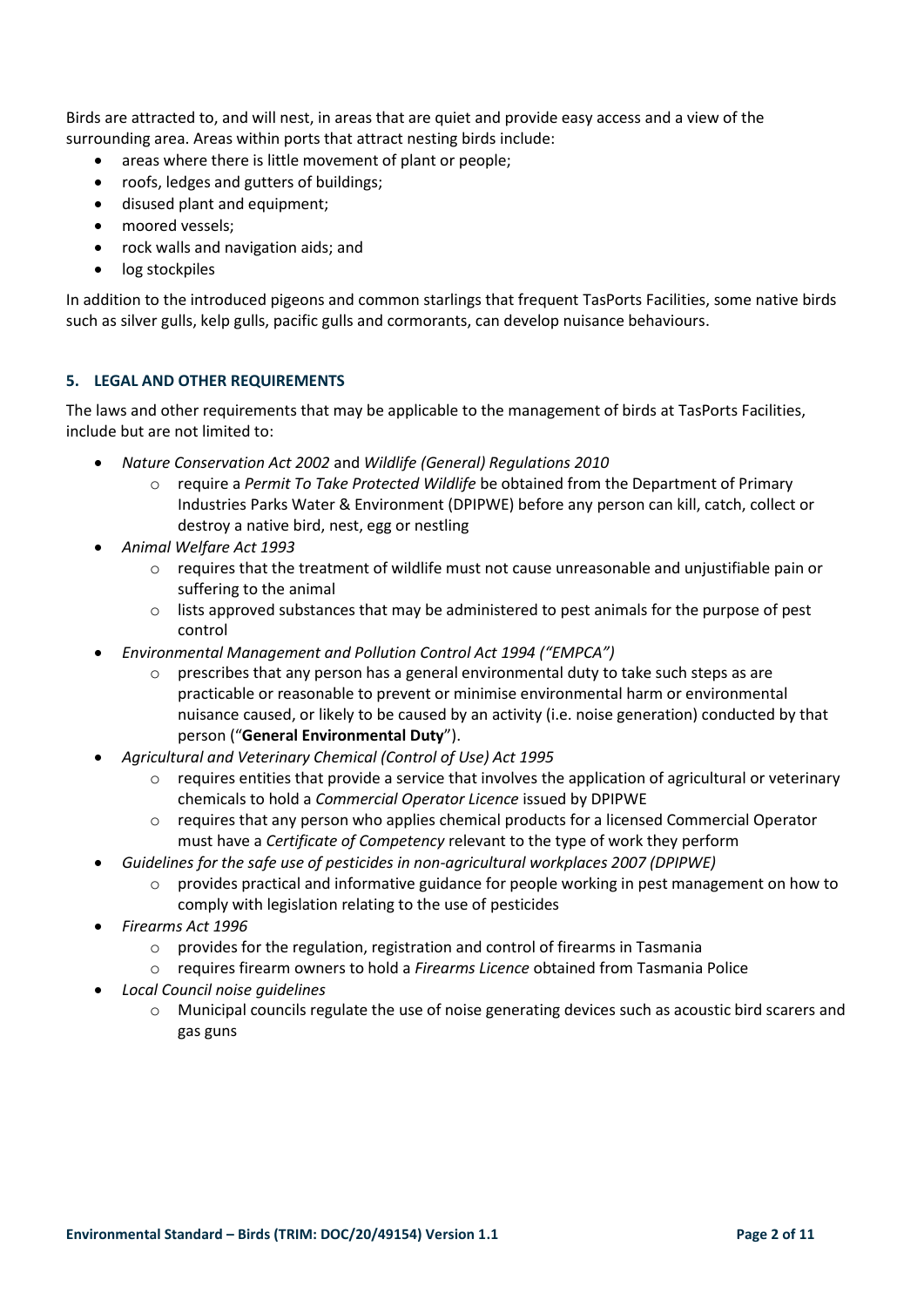## **6. REQUIREMENTS**

#### **6.1. Bird Management Plan**

A port or site specific *Bird Management Plan* ("Plan") shall be developed for all TasPorts Facilities that are routinely required to take action to prevent or respond to birds causing nuisance impacts.

A Plan should include the following elements:

- Definition of the bird management issue, such as:
	- o The actual or potential adverse impacts caused by bird activity
	- o When and where the issue occurs
	- o Who is responsible for managing the issue
	- $\circ$  The bird species present: the species causing adverse impacts and species present that need to be protected
- Define the management objectives, such as:
	- o Reduce adverse impacts to an acceptable level (quantify if possible)
	- o Use the safest, most effective and most socially acceptable methods
	- o Protect native bird species
- The management option to be adopted, such as
	- $\circ$  Eradication permanently eliminating the entire population (this is not appropriate for native species such as gulls or cormorants)
	- o Strategic sustained control sustained effort over an extended period of time to reduce impacts
	- $\circ$  Strategic targeting control controls implemented only when conditions indicate that it is desirable and the risk of adverse impacts is high
	- o Reactive management control applied as required with no forward planning
	- o Do nothing a viable economic option where the cost of control exceeds the benefits achieved
- The control options chosen to suit the circumstances and when they will be used, with consideration
	- to:
		- o Technical feasibility
		- o Effectiveness
		- o Cost installation, implementation, operation and maintenance
		- o Legal, environmental and social acceptability
- Action implementation schedule
	- o Timing of short, medium and long term actions
	- o Responsibility for action implementation
	- $\circ$  Cost estimate and budget for action implementation, including anticipated employee hours and contractor costs
	- o Details of permits required to be obtained prior to action implementation
	- $\circ$  Details of stakeholder engagement required prior to action implementation
- Monitoring & evaluation
	- o Proposed monitoring program to enable:
		- assessment of the effectiveness of specific actions: and
		- assessment of progress towards achieving the specified management objectives
	- o Cost estimate and budget for monitoring program implementation

The Manager of a TasPorts Facility requiring a *Bird Management Plan* is responsible for developing the port or site specific plan, in consultation with TasPorts' Environmental Advisors.

Plans that include the use of lethal methods, other than nest, egg and nestling destruction must be approved in writing by the General Manager Landside Operations.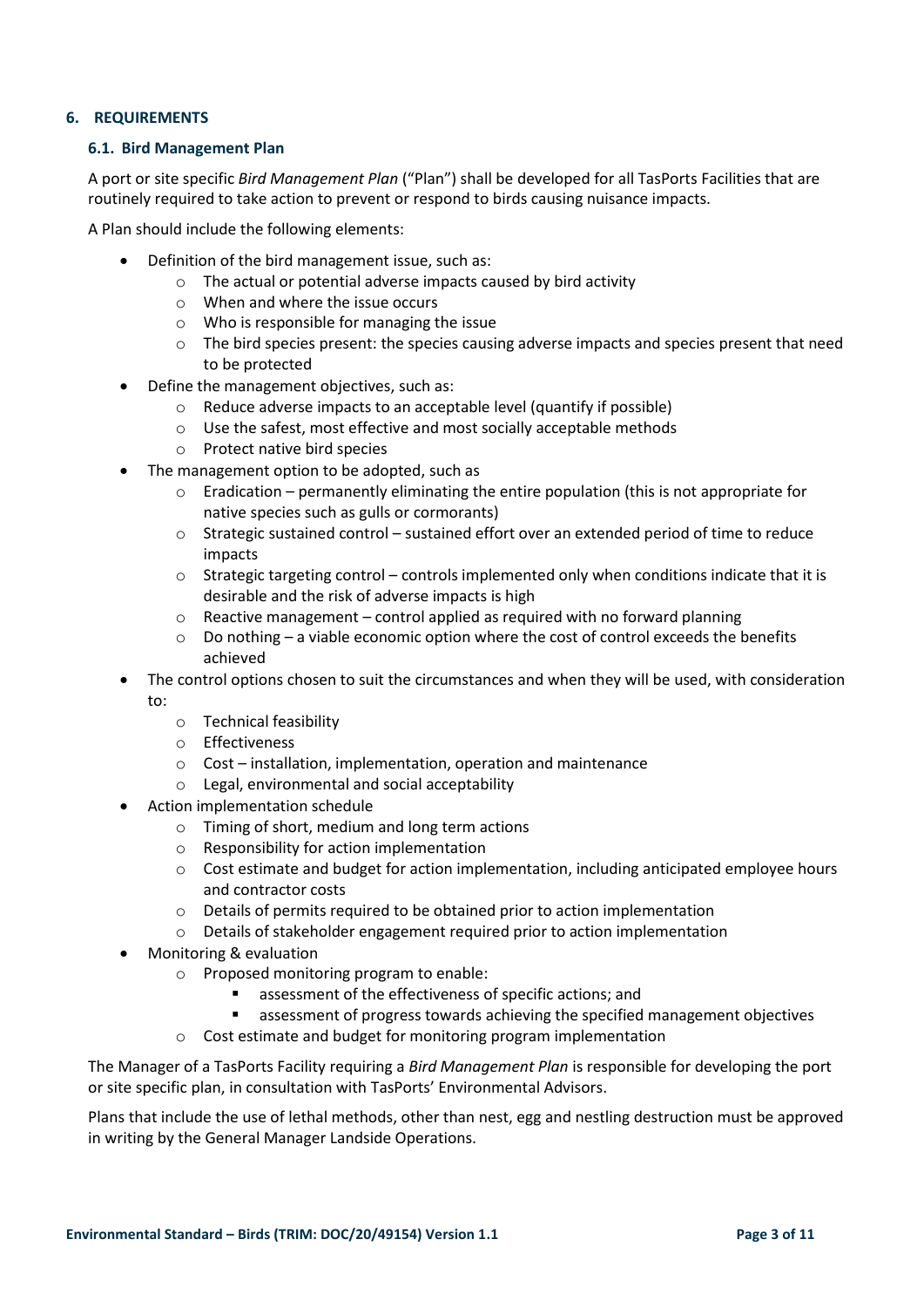# **6.2. Bird Control Options**

A range of control options are available to manage birds, with most options described, assessed and preliminary costed in the 2019 port-specific, moored vessel and navigation aid nuisance bird strategy reports [Refs  $1 - 6$ ], in particular in the following sections of those reports:

- "Site-Specific Management"
- Appendix E: Mitigation Actions
- Appendix F: Management Actions and Timelines

Control options must be chosen with consideration to:

- Technical feasibility
- Effectiveness in addressing the problem
- Cost installation, implementation, operation and maintenance
- Legal, environmental and social acceptability
- Prioritising options in accordance with the following hierarchy of control:
	- o Prevention
	- o Deterrence
	- o Reactive non-lethal
	- o Reactive lethal

## 6.2.1. Preventative Controls

Preventative controls reduce a site's suitability for bird habitat and often align with controls needed to satisfy biosecurity first point of entry requirements. Preventative controls include:

- Reducing the availability of food:
	- o cover bins
	- o clean up spillage of foodstuffs
- Reducing amounts of standing water:
	- o fill in depressions where water pools
	- o cover gutters to prevent access by birds
- Reducing suitability for nesting, roosting and loafing:
	- o Revegetate unused areas with a complex canopy of native vegetation
	- o Remove unnecessary scrap and junk piles
	- o Decommission unused structures
	- $\circ$  Clean up accumulations of potential nest material (eg bark, wood fibre, rope etc)
	- o Cover gutters and other cavities with wire mesh to prevent access by birds
	- o Install spikes, wires, rollers, daddy-long-legs, shock tape, nylon nets or metal mesh
- Preventing access to locations for nesting, roosting and loafing:
	- o Install nylon nets or metal mesh

## 6.2.2.Deterrence Controls

Deterrence controls reduce the relative attractiveness or appeal of a site to encourage birds to seek an alternative location for nesting, roosting and loafing and include:

- Kites and flags
- Drones
- Ozone generators
- Lasers
- Sprinklers
- Acoustic devices
- Olfactory repellents
- Bird dogs

A weakness with deterrent controls is **habituation**, where birds exposed to a frequently repeated stimulus realise they are not a real threat and so will eventually ignore them.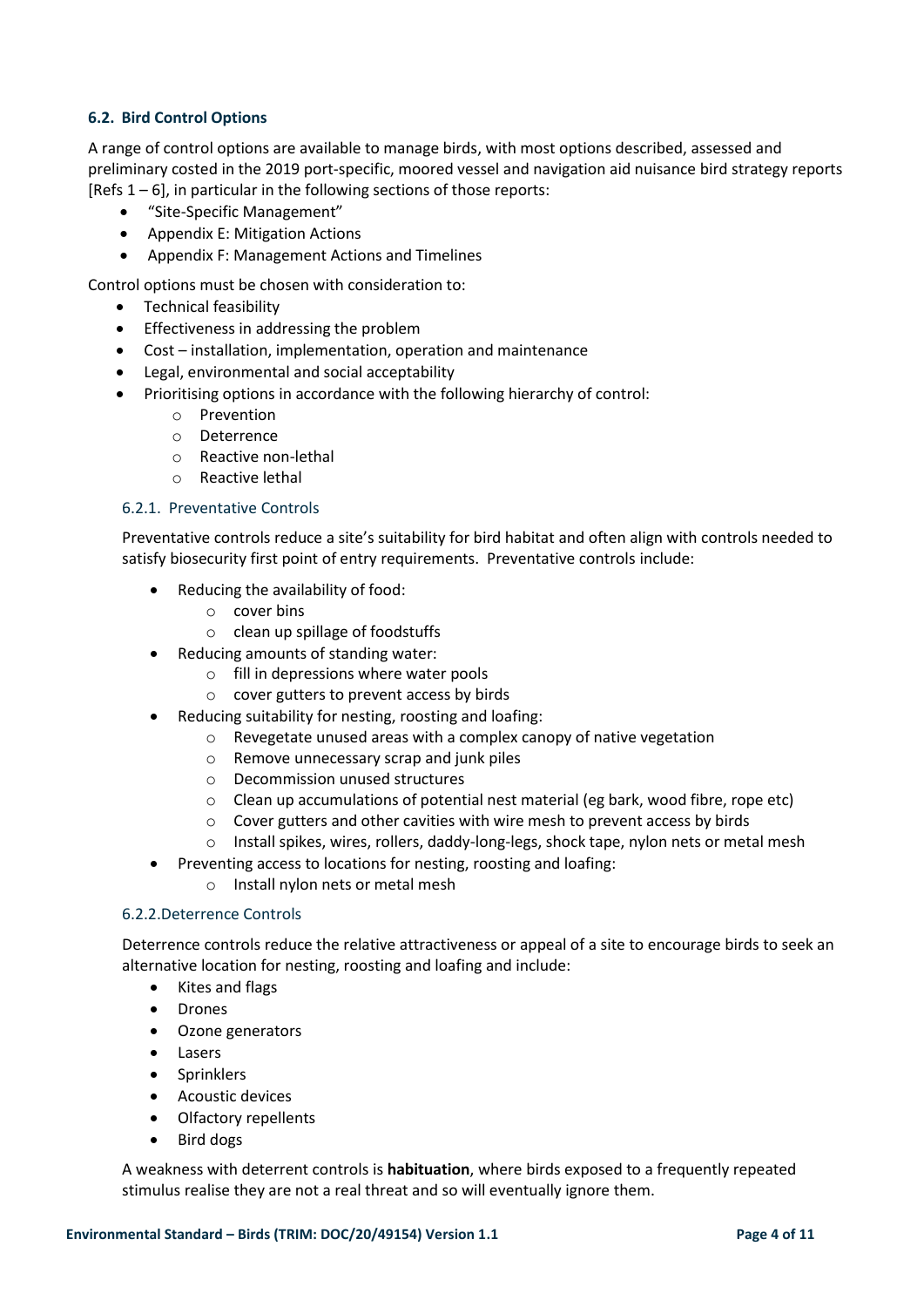Habituation is the single factor that most limits the effectiveness of deterrent controls. Effort is needed to vary controls through such approaches as: frequently moving deterrents to different locations, temporarily removing the deterrents, varying the frequency and time of day that the deterrents are used.

## 6.2.3.Reactive non-lethal Controls

Reactive non-lethal controls are applied once birds are present in numbers that result in, or have the potential to result in, nuisance adverse impacts. The objective of these controls is to encourage the birds to move away and stay away, and in particular to prevent or stop nesting, without causing harm to the birds.

Non-lethal reactive controls such as the destruction of nests and eggs and egg oiling require a *Permit To Take Protected Wildlife* from the Department of Primary Industry Parks Water and Environment (DPIPWE) when the target species are native birds, such as silver gulls, kelp gulls and cormorants.

Most Deterrence Controls can also be used as Reactive non-lethal Controls, however additional methods include:

- Nest and egg removal
- Egg oiling
- Scare guns
- Shooting-to-scare (eg with blanks)
- Using already dead birds to ward off others

If birds are causing nuisance impacts, nests must be destroyed as soon as possible, preferably before eggs are laid. If eggs are laid they should be destroyed within a few days. Egg oiling if applied correctly can prevent eggs from hatching but will not move birds on.

As with Deterrence Controls, habituation is also a weakness with many non-lethal controls.

There is some evidence that scare gun and shoot-to-scare campaigns can be made more effective over time if dead birds are left in an area when the campaign initially commences, as the birds may associate the sounds with danger. This may make follow-up scare campaigns during the same breeding season more effective even where no dead birds are used.

## 6.2.4. Reactive lethal Controls

The least preferred method for managing birds at TasPorts Facilities is reactive lethal control.

Reactive lethal controls include:

- Euthanasia of nestlings
- Culling-to-scare
- Culling for population control

A DPIPWE *Permit To Take Protected Wildlife* is required before any lethal control can be used on native birds such as silver gulls, kelp gulls and cormorants.

Culling-to-scare involves the limited professional shooting of a small number of birds, typically around five (5), as part of an otherwise non-lethal scare campaign involving scare guns or shooting. Limited culling may help prevent habituation, as birds may associate the sounds with danger. Follow up campaigns may only occasionally require additional limited culling to prevent habituation.

Culling for population control is not an appropriate, permitted or effective method for managing native birds and so is not a control option for native birds.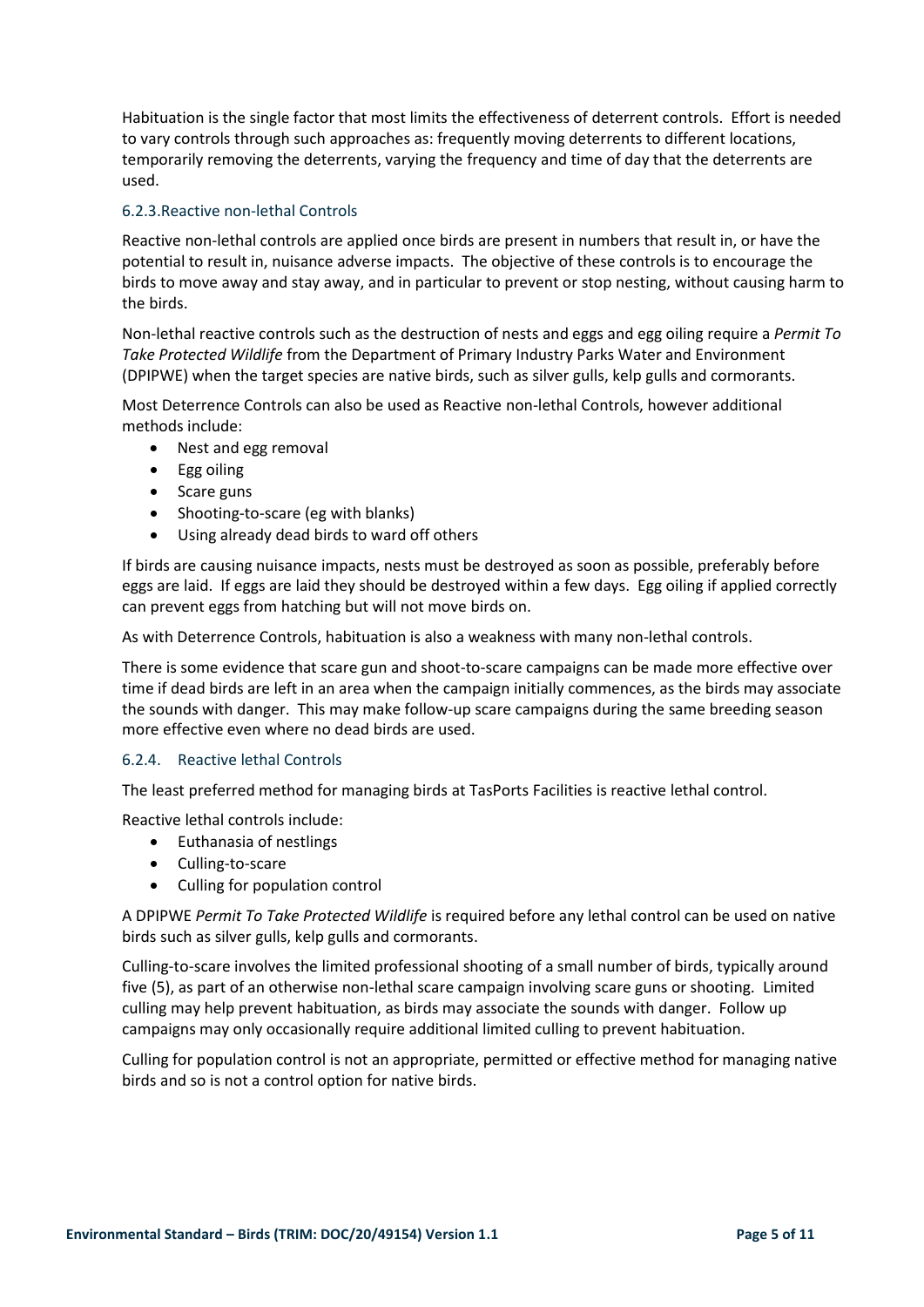For **introduced birds**, culling for population control may be effective for small populations. Culling methods for introduced pest birds include:

- Shooting
- Trapping or netting followed by euthanasia
- Poisoning

## **6.3. Additional Requirements For Some Controls**

## 6.3.1. Timing of Bird Control Action

The most significant impacts from birds occurs during the breeding season from late August to late December but can extend to February depending on the season and if eggs laid in late December hatch.

Critical dates for maximising control effectiveness are generally as follows and shown in Table 1:

- **Preventative** actions should be in place **by early August** and be maintained throughout the breeding season to avoid attracting birds, prevent bird access and reduce suitability for nesting, roosting and loafing.
- **Deterrent** actions should be **implemented from late August** to reduce the attractiveness or appeal of a site to encourage birds to seek an alternative location for nesting.
	- o Maximum effort is required in the initial months to prevent nesting.
	- o Efforts should be able to be reduced during January and February if all eggs have been destroyed and there are no nestlings.
	- o No action should be necessary from mid February to mid August.
- **Reactive** actions should be **implemented from early September** as soon as birds are present in numbers that result in, or have the potential to result in, nuisance adverse impacts to encourage birds to move on and seek an alternative location for nesting.
	- o Maximum effort is required in the initial months to destroy nests and eggs as soon as possible to prevent nesting getting established.
	- $\circ$  Scare methods will be most effective earlier in the season before nesting gets established. Scare methods lose effectiveness once nests have been established and eggs laid.
	- $\circ$  Efforts should be able to be reduced during January and February if all eggs have been destroyed and there are no nestlings.

| Timing & effort | July | Aug      | Sep            | Oct | Nov | Dec | Jan         | Feb |                                     | Mar | Apr | May | Jun |
|-----------------|------|----------|----------------|-----|-----|-----|-------------|-----|-------------------------------------|-----|-----|-----|-----|
| Preventative    |      | Focussed | Maintenance    |     |     |     |             |     | Focussed - prior to breeding season |     |     |     |     |
| Deterrent       | None |          | <b>Maximum</b> |     |     |     | Maintenance |     | None                                |     |     |     |     |
| Reactive        | None |          | <b>Maximum</b> |     |     |     | Maintenance |     | None                                |     |     |     |     |

o No action should be necessary from mid February to mid August

Table 1: Critical dates for effective bird control action

# 6.3.2. Permits to Take Wildlife

A *Permit to Take Protected Wildlife* must be obtained from the Department of Primary Industry Parks Water and Environment (DPIPWE) (email: [wildlifereception@dpipwe.tas.gov.au\)](mailto:wildlifereception@dpipwe.tas.gov.au) for any TasPorts Facility before any native wildlife (including nests and eggs) can be killed, injured, caught, destroyed or collected.

In addition, all people and individuals involved in the killing, injury, catching, destroying or collecting of native wildlife must obtain permits from DPIPWE to be an "Agent" on the *Permit to Take Protected Wildlife* for a particular TasPorts Facility.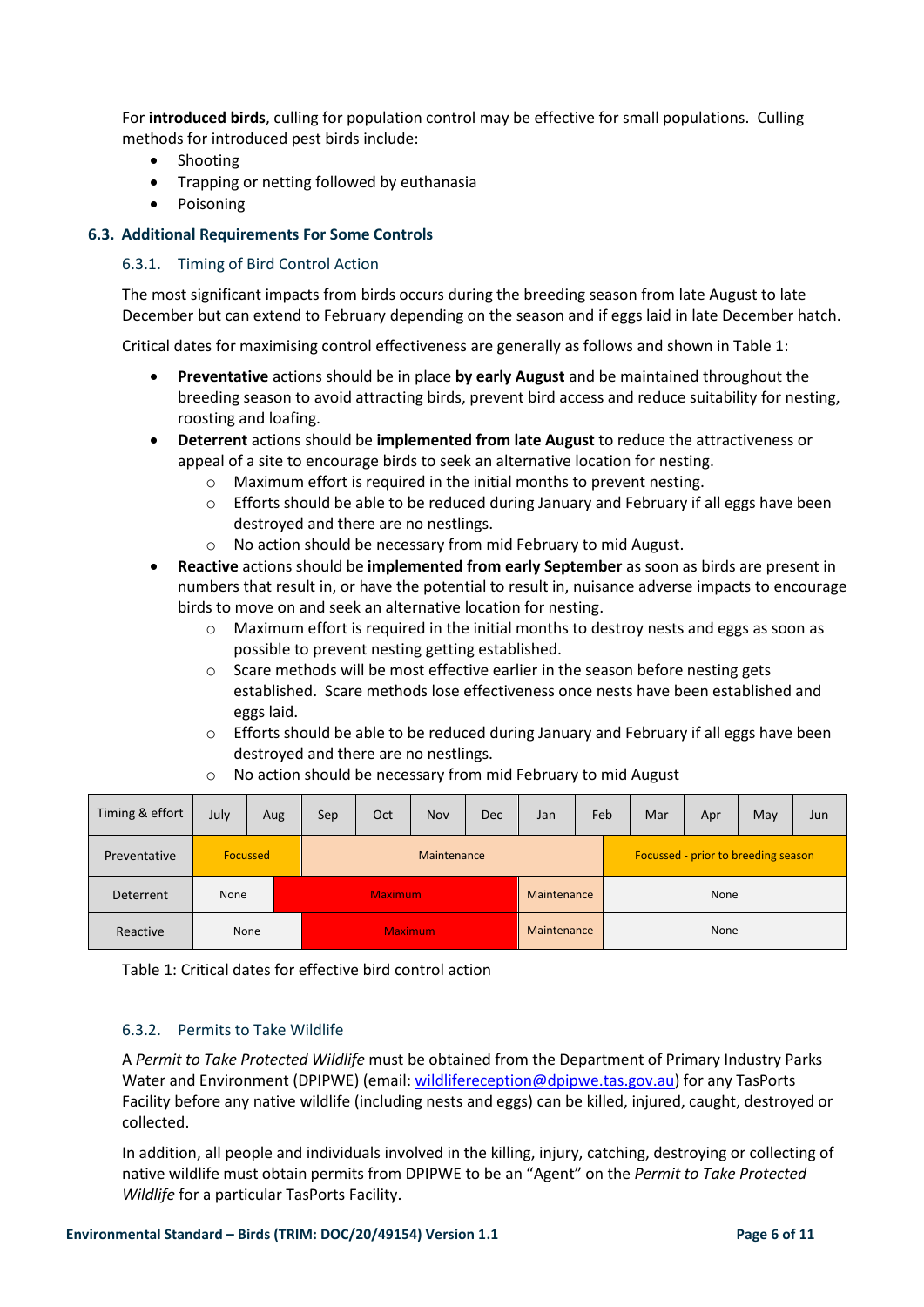At all times the treatment of wildlife must be in accordance with the provisions of the *Animal Welfare Act 1993*, so as to not cause unreasonable and unjustifiable pain or suffering to the animal.

**Permit holders** are responsible for ensuring:

- compliance with permit conditions;
- total take details are collected as required by the permit; and
- total take details are submitted to the Department by the date specified in the permit.

## 6.3.3. Drones

Drones are restricted in and around TasPorts security regulated ports and surrounding land. All drone flights on TasPorts land and inside any port must be:

- approved by TasPorts Security and Corporate Affairs teams; and
- undertaken by a licensed commercial drone pilot.

Requests to fly drones are to be made via the external TasPorts website: [https://www.TasPorts.com.au/drone-flight-request](https://www.tasports.com.au/drone-flight-request)

#### 6.3.4. Acoustic Devices including Scare Guns and Shooting-to-Scare

The use of acoustic devices including scare guns or shooting-to-scare methods must take into consideration:

- impacts on **sensitive noise receptors**;
- local council requirements; and
- TasPorts' Environment Standard Noise.

Prior to using acoustic devices including scare guns or firearms, the TasPorts regional Operations Manager responsible for the TasPorts Facility must notify and consult with the following:

- Environmental Advisors: who will notify DPIPWE if the target species is native wildlife
- Corporate Affairs: for advice on a communications strategy with neighbours and to prepare for potential media enquiries, in particular if members of the public are concerned that shooting may be being undertaken to cull
- Security: to obtain approval for the use firearms

To remain effective the timing, frequency, duration and location of acoustic scaring devices needs to vary to reduce the risk of habituation.

Consistent with Table 1 of TasPorts' *Environment Standard – Noise*, acoustic devices including scare guns and rifles should only be used and operated between the following times:

- Monday to Thursday: 7am to 10pm
- Friday: 7am to midnight
- Saturday: 9am to midnight
- Sundays and Public Holidays: 10am to 10pm

Shooting-to-scare does not require a *Permit to Take Wildlife*, however, if the target species is native wildlife shooters should be listed as an agent under the Tasport Facility's *Permit To Take Protected Wildlife* as a precaution in the event of community concern that culling is occurring.

## 6.3.5. Nest and Egg destruction

Personal Protective Equipment (PPE) must be used when destroying nests and eggs to reduce exposure to bird lice and mites and reduce the potential for injury from aggressive birds. PPE should include gloves, P2 masks, disposable overalls, safety glasses and hard hats.

Breaking and crushing eggs and embryos quickly is the most practical and humane method for destroying eggs [Ref 7].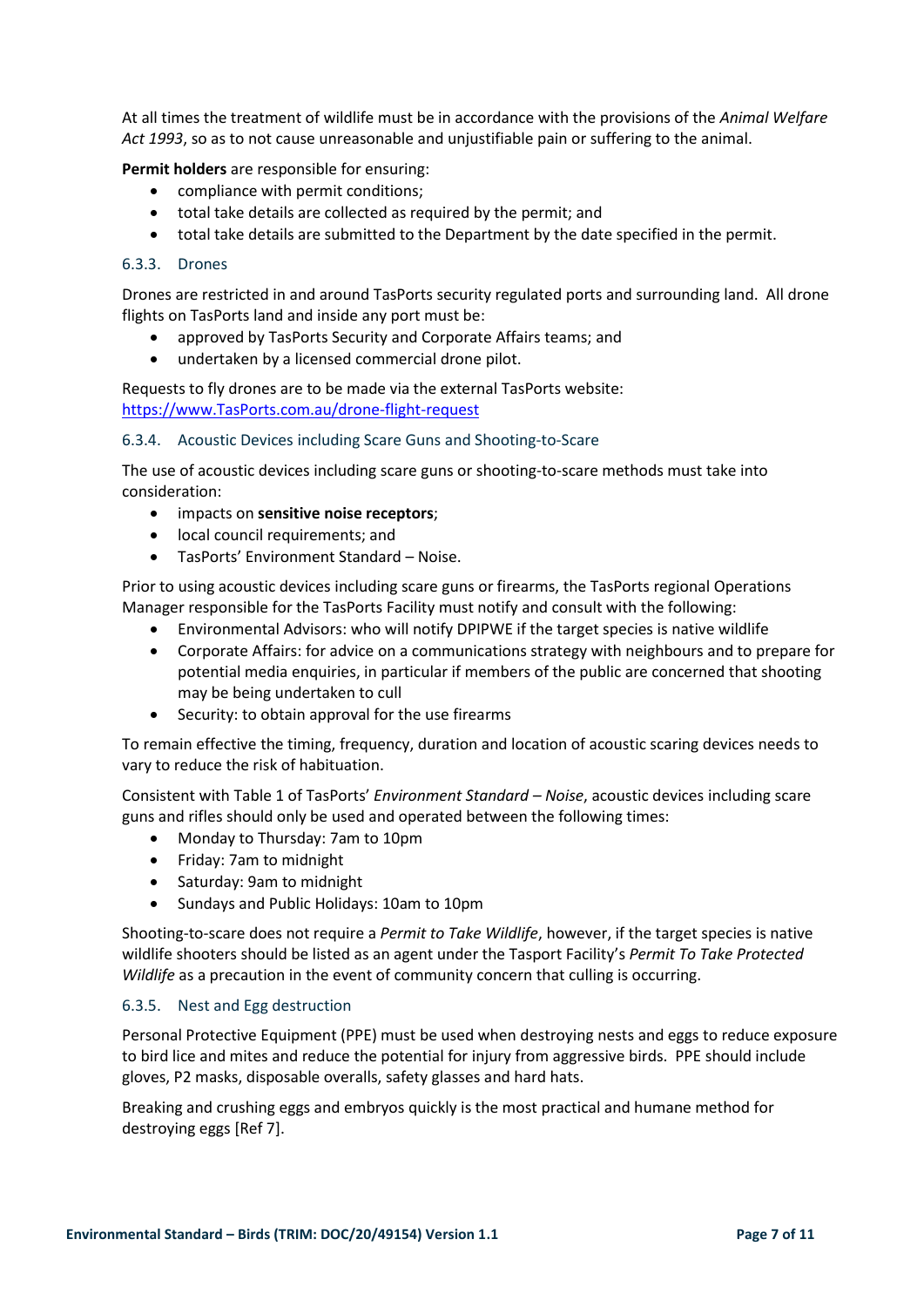# 6.3.6. Euthanasia of Nestlings

Nestlings requiring euthanasia will only arise due to inadequate nest and egg destruction efforts. As a result, when native bird nestlings are destroyed an incident must be raised in TasPorts' Incident Management System (IMS) and the incident investigated.

Professional pest control contractors must be engaged to humanely euthanize nestlings. The contractor (person) must be a permitted agent against the facility's *Permit To Take Protected Wildlife*.

Guidance on suitable methods of euthanasia for nestlings is contained in Reference 7.

## 6.3.7. Culling

Culling is only permitted at TasPorts Facilities where the facility has a documented *Bird Management Plan* approved by the General Manager Landside Operations that demonstrates:

- culling is one element of an integrated management approach focussed primarily around preventative and deterrent controls; and
- commitment to a costed and budgeted implementation time-table to improve preventative and deterrent controls in line with best management practice, where practical and cost effective.

Culling must be undertaken by professional pest control contractors and implemented humanely in accordance with the provisions of the *Animal Welfare Act 1993*, so as to not cause unreasonable and unjustifiable pain or suffering to the animal.

Contractors must provide a *Cull Management Plan* that demonstrates how they will conduct culling humanely and in accordance with standard industry practise and measures outlined in guidance such as *The PestSmart Best Practise Management Website* [Ref 7]. *Cull Management Plans* must include the names of all contractor employees that will be involved in culling on TasPorts Facilities and details of relevant permits, licenses and training.

Shooting may only be conducted by professional shooters who have:

- obtained the necessary TasPorts security approval;
- have a permit as an agent under the facility's *Permit To Take Protected Wildlife* if the target species is a native bird; and
- have a Firearms Licence issued by Tasmania Police.

Poisons used must be approved under the *Animal Welfare Act 1993* for use with pest birds, with alphachloralose considered the safest and most humane poison available for controlling problem bird populations [Ref 8]. In addition, the *Agricultural and Veterinary Chemical (Control of Use) Act 1995* requires that any pest control company offering poisoning services must hold a *Commercial Operator Licence* issued by DPIPWE and any person who applies the poison must have a *Certificate of Competency* relevant to the type of work performed.

Prior to any culling commencing (with the exception of nestling destruction) the Operations Manager responsible for the TasPorts Facility must:

- obtain a *Cull Management Plan* from the pest control contractor; and
- notify and consult with the following:
	- o Environmental Advisors: who will notify DPIPWE if the target species is native wildlife;
	- $\circ$  Corporate Affairs: for advice on a communications strategy with neighbours and to prepare for potential media enquiries; and
	- o Security: to obtain approval for the use of firearms

## **6.4. New Infrastructure**

The design of new TasPorts infrastructure must incorporate bird management features that prevent bird access and reduce its suitability for nesting, roosting and loafing.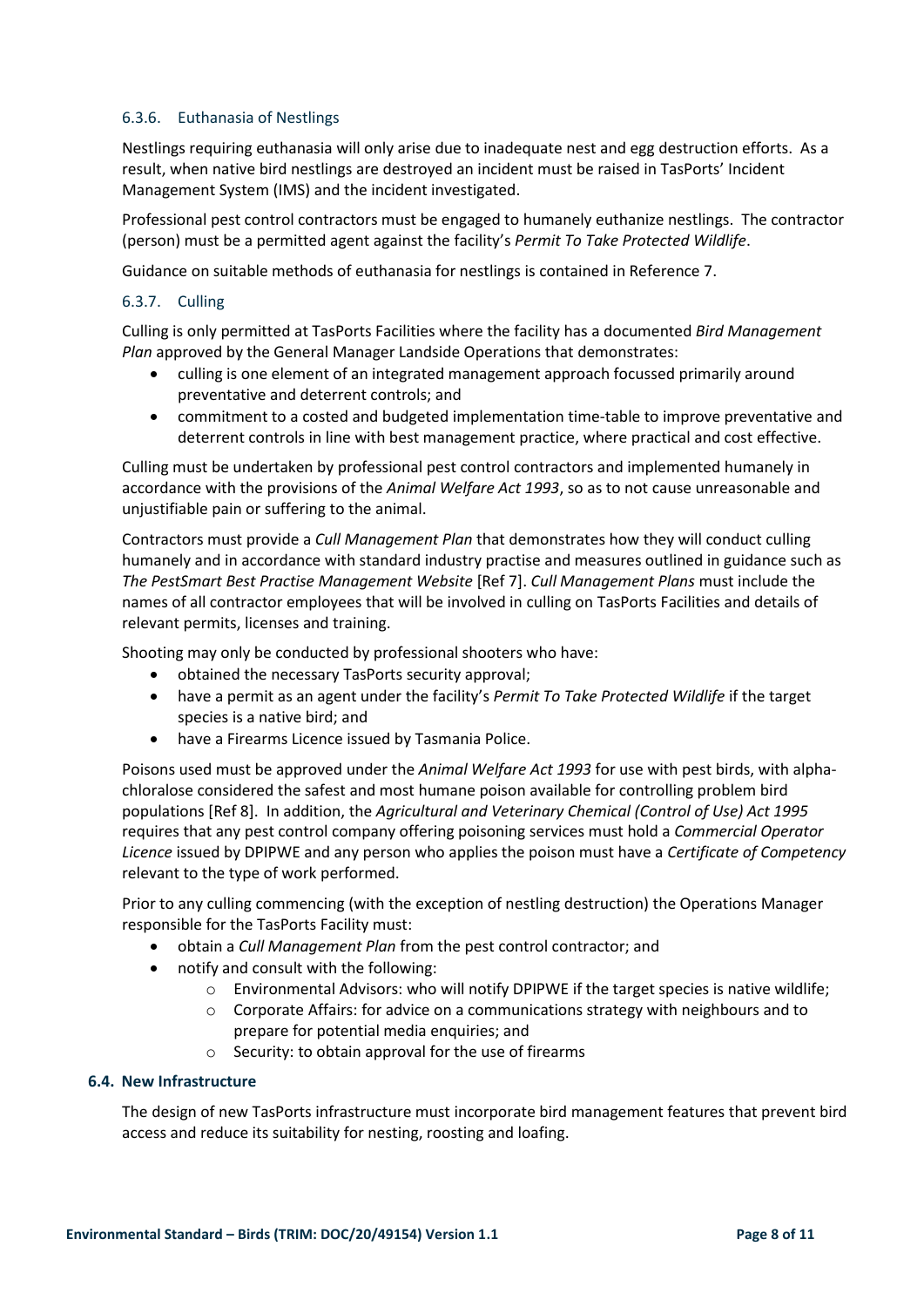#### **6.5. Monitoring and Evaluation**

The effectiveness of implemented bird control measures must be monitored through periodic and documented audits and inspections.

Monitoring programs must be implemented prior to any scare gun, shooting or culling activities to:

- confirm the extent of the bird problem; and
- enable an assessment of the effectiveness of control program.

Refer also to monitoring and evaluation requirements and obligations in Section 6.1 Bird Management Plan and Section 6.3.2 Permits to Take Wildlife.

#### **6.6. Event & Action Management**

All hazards or incidents arising from birds, including euthanasia of native bird nestlings, must be reported to the relevant TasPorts Operations Supervisor and logged in the TasPorts Incident Management System (IMS).

Corrective and preventative actions arising from nuisance bird hazards, incidents or monitoring programs will be tracked in the TasPorts IMS.

All complaints shall be managed in accordance with TasPorts Managing Complaints Procedure [Ref.9], including, but are not limited to the following steps:

- review activities to determine source of the complaint;
- where the source of the complaint is attributed to a TasPorts Facility, implement an improvement action; and
- implement preventative actions prior to undertaking similar activities in the future.

#### **6.7. Accountabilities**

Table 2 outlines key accountabilities for bird management at TasPorts' Facilities.

| Activity                                                                                       | Accountable Role                                               |  |  |  |  |
|------------------------------------------------------------------------------------------------|----------------------------------------------------------------|--|--|--|--|
| <b>Bird Management Plan</b>                                                                    | <b>Regional Operations Manager</b>                             |  |  |  |  |
| <b>Budget and resourcing</b>                                                                   | <b>Regional Operations Manager</b>                             |  |  |  |  |
| Control implementation                                                                         | <b>Regional Operations Manager</b>                             |  |  |  |  |
| DPIPWE Permit to take Wildlife - obtaining permit,<br>compliance, record keeping and reporting | <b>Regional Operations Manager</b>                             |  |  |  |  |
| <b>Culling Management Plan</b>                                                                 | Pest Control Contractor                                        |  |  |  |  |
| TasPorts vessels                                                                               | <b>Marine Manager</b>                                          |  |  |  |  |
| Monitoring and evaluation                                                                      | <b>Regional Operations Manager</b>                             |  |  |  |  |
| New Infrastructure – bird management design                                                    | <b>Manager Projects</b>                                        |  |  |  |  |
| Research alternative control methods                                                           | Regional Operations Manager /<br><b>Environmental Advisors</b> |  |  |  |  |
| <b>Verification &amp; Audit</b>                                                                | <b>Environmental Advisors</b>                                  |  |  |  |  |

Table 2: Key accountabilities for bird management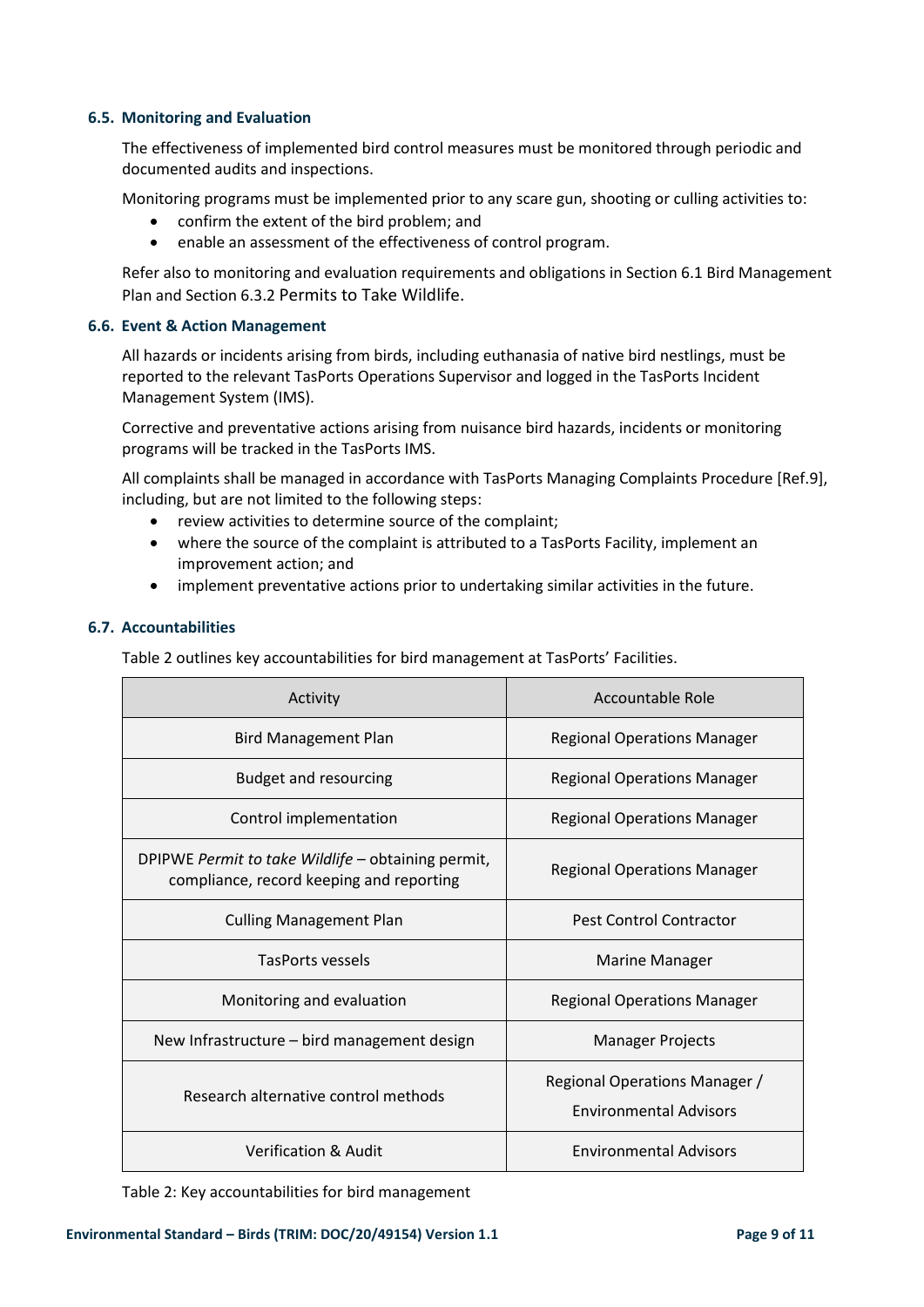## **7. DEFINITIONS AND ABBREVIATIONS**

| <b>Environmental Harm</b>            | Environmental harm is defined in section 5(1) of the Environmental Management and<br>Pollution Control Act 1994 (Tas) to mean:                                                                                                                                                               |
|--------------------------------------|----------------------------------------------------------------------------------------------------------------------------------------------------------------------------------------------------------------------------------------------------------------------------------------------|
|                                      | any adverse effect on the environment (of whatever degree or duration) and includes an<br>environmental nuisance.                                                                                                                                                                            |
| <b>Environmental Nuisance</b>        | Environmental nuisance is defined in section 3 of the Environmental Management and<br>Pollution Control Act 1994 (Tas) to mean:                                                                                                                                                              |
|                                      | (a) the emission, discharge, depositing or disturbance of a pollutant that unreasonably<br>interferes with, or is likely to unreasonably interfere with, a person's enjoyment of the<br>environment; and                                                                                     |
|                                      | (b) any emission, discharge, depositing or disturbance specified in an environment protection<br>policy to be an environmental nuisance.                                                                                                                                                     |
| <b>TasPorts Facilities</b>           | TasPorts owned, operated or managed land, berths, vessels, navigation aids and water                                                                                                                                                                                                         |
| <b>General Environmental</b><br>Duty | As defined in the Environment Management and Pollution Control Act 1994, a person must<br>take such steps as are practicable or reasonable to prevent or minimise environmental harm<br>or environmental nuisance caused, or likely to be caused, by an activity conducted by that<br>person |
| Habituation                          | Where birds exposed to a frequently repeated stimulus realise they are not a real threat and<br>so eventually ignore them.                                                                                                                                                                   |
| Introduced birds                     | Birds that are not native to Tasmania and have been accidently or deliberately introduced to<br>Tasmania by human activity                                                                                                                                                                   |
| Loafing                              | <b>Birds resting</b>                                                                                                                                                                                                                                                                         |
| <b>Nestlings</b>                     | Bird chicks still in the nest, with open eyes and quills                                                                                                                                                                                                                                     |
| Permit holder                        | Person identified on a Permit To Take Protected Wildlife issued by the Department of Primary<br><b>Industry Parks Water and Environment</b>                                                                                                                                                  |
| Roosting                             | <b>Birds sleeping</b>                                                                                                                                                                                                                                                                        |
| Sensitive Noise receptors            | Locations where people may be adversely impacted by exposure to noise. These include, but<br>are not limited to residential areas, hospitals, schools, day care facilities and elderly housing.                                                                                              |

# *"Disclaimer*

*The information contained in this standard is not intended as providing professional advice to any person or organisation in relation to their legal obligations concerning birds. It is your responsibility to determine, understand, implement and comply*  with any legal obligations. No claim is made as to the accuracy, currency or completeness of the content in this Standard."